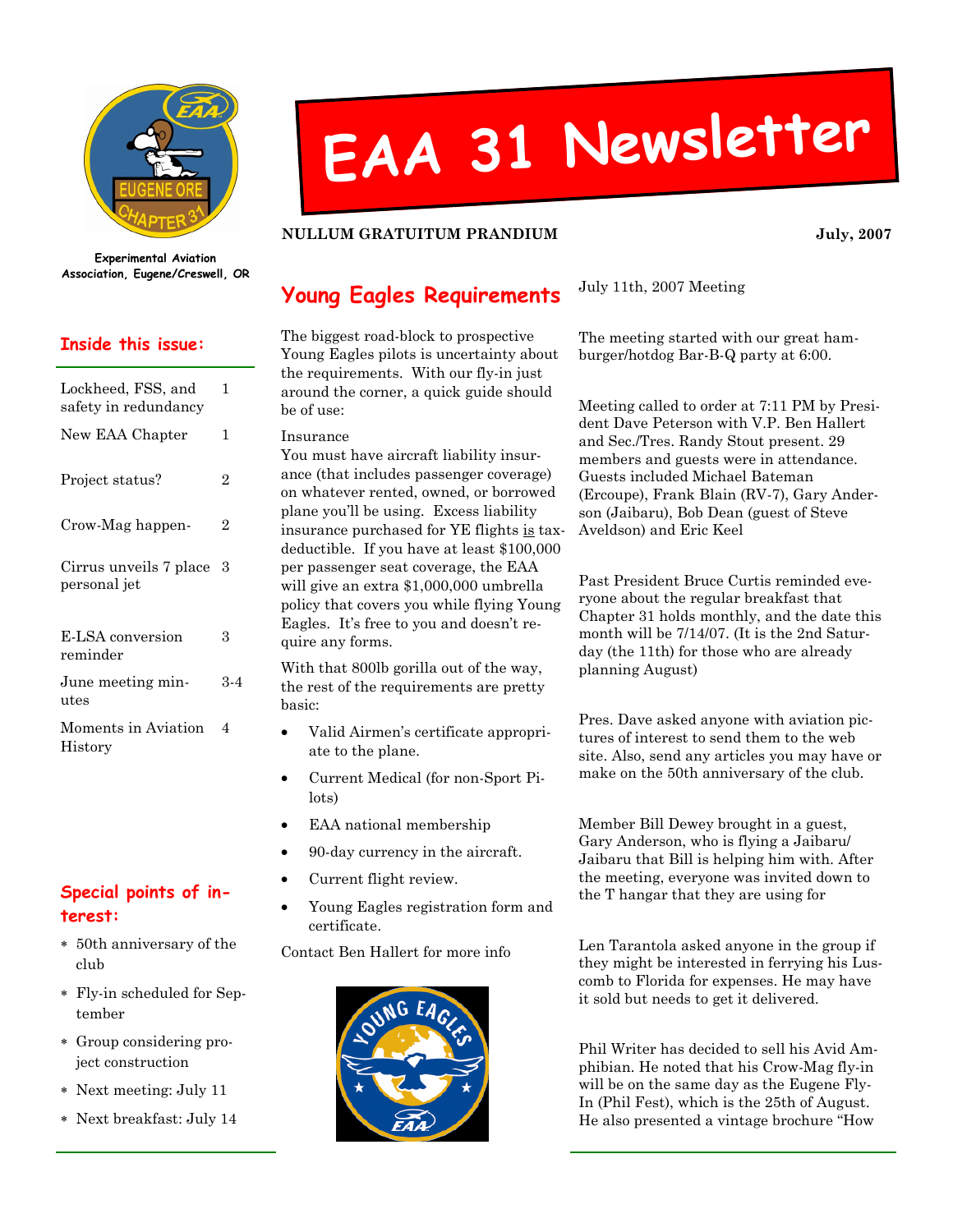# July Minutes (continued)

to Fly a Cub" to Randy Stout, who fly's a J-3. Maybe now he can land one!!

President Dave asked anyone who was able to do so to please cart off the old refrigerator that we have replaced.

Daniel Cathy noted that the Oregon Antique and Classic Aircraft Club will be having their fly-in at Cottage Grove on August 21st and 22nd. Our club intends to have a breakfast on the 21st. in addition to our normal 14th breakfast.

Steve Aveldson asked if anyone has a set of Preceptor Pup plans.

V.P. Ben Hallert, also a member of the new Eugene Airport EAA chapter noted that they will be focusing on a Test Card Regime for first flights over the next few months. They meet at the Air and Space Museum at the Eugene Airport on the first Monday of each month.

Randy Stout spoke briefly about a conversation he had with Dick Van Grunsven related to the early years of the chapter. He is intending to write a historical review of our last 50 years and send it to Sport Aviation when done.

The group then had a nice presentation from Frank Hinde from Corvallis and his RV-7. Meeting was adjourned and everyone went out and took a good look at his bird and the Jaibaru/ Jairbaru.

There being no other business, the meeting was adjourned at 8:45PM Respectfully submitted, Randy Stout, Secretary/Treasurer

#### Articles!

We're looking for articles for the newsletter! Anything from great big productions to blurbs and letters.

Each quality article submitted for publication is one less bad joke you need to hear from Ben the editor, and trust me, there are some pretty bad ones waiting in the rafters. If not for yourself, then do it for fellow club members.

#### For Sale

Kolb Firestar II Rotax 503 engine 27'8" wing span 20'3" length Aircraft parachute included. \$10,000 Jerry Rosier, 541-997-2878



#### Project Status?

We'll begin maintaining a list of current project status reports, including planes being built, maintained, or just flown.

Please mail your current aircraft or project info to ben@vipmail.com

## Experimenta<sup>l</sup> Aviation Association, Eugene/

President: Dave Petersen Email: aristotelian1@msn.com Phone: 344-3200

Vice-president: Ben Hallert Email: ben@vipmail.com Phone: 285-0041

Treasurer: Randy Stout Email: rj3stout@gmail.com Phone: 343-4252

Meetings are held on the first Wednesday of each month at 7PM, with dinner starting about an hour earlier.

Monthly pancake breakfasts are held on the second Saturday of the month, usually around 9AM in the morning.

Founded in 1957, EAA Chapter 31 is one of the oldest Experimental Aviation Association chapters running. Located on-airport at 77S Creswell, OR, follow the Snoopy sign to find the clubhouse.

http://eaa31.org/

#### Crow-Mag Happenings

The Crow-Mag flyin is taking place on August 25th. Phil writes that there'll be free lunch to anyone who flies in. Landings will be to the north and takeoffs to the south to take the 50' elevation discrepancy between the ends of the runway into account. Also, a 172 was flying impromptu sight-seeing tours out of there for the Oregon Country Fair this year.